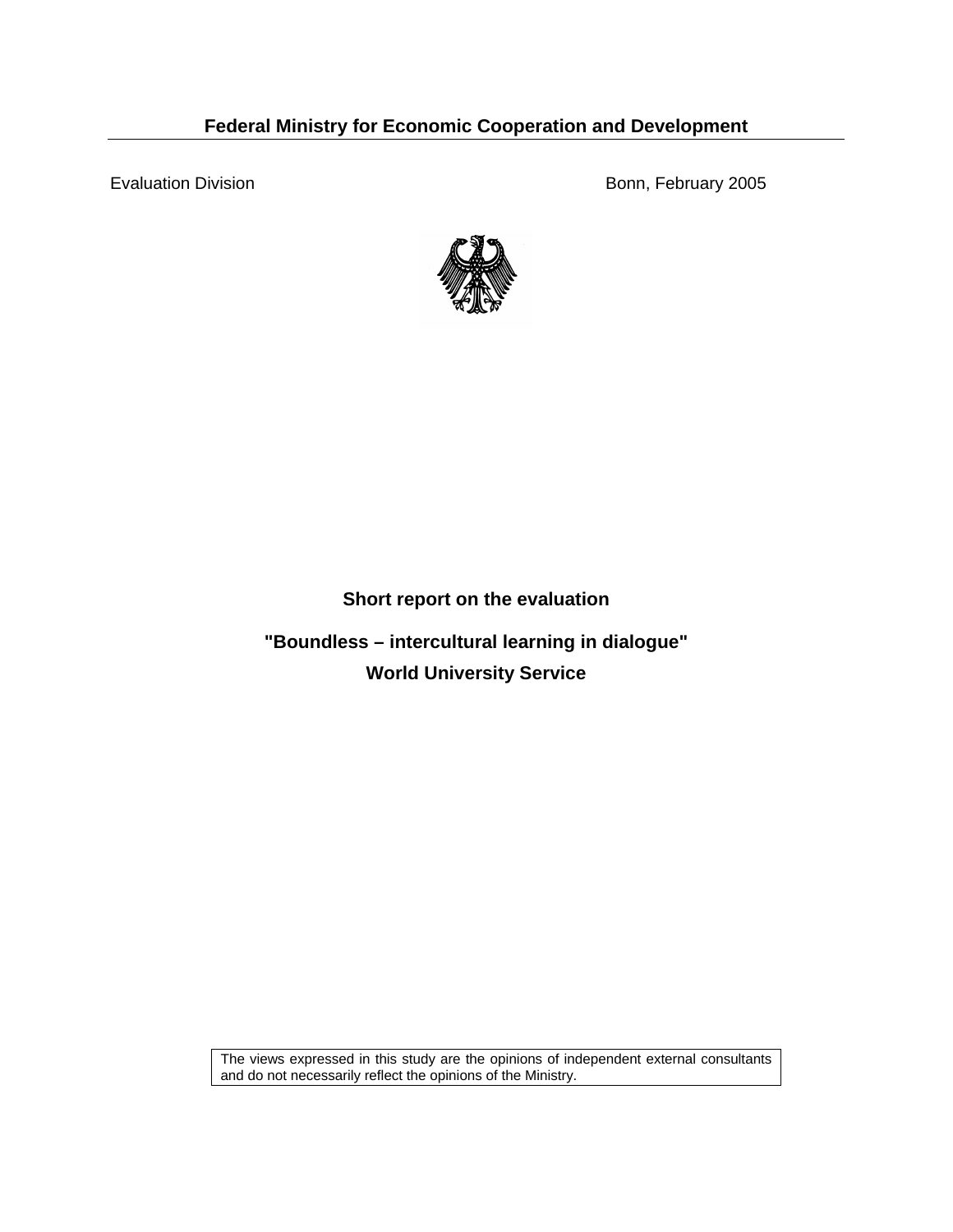# **German Development Cooperation**

# **Short report on the evaluation "Boundless – intercultural learning in dialogue" World University Service**

### **Summary**

Besides arousing interest in developing and transition countries, One World and development policy, the objectives of development-policy work in education is also to increase knowledge and foster an unbiased and open-minded attitude in exchanges with members of these countries. The pilot programme *Grenzenlos* (Boundless) was initiated by the World University Service (WUS) in the German federal states of Hesse, Berlin and Brandenburg in June 2003 and it was supported by BMZ until it ended in December 2004.

The idea behind the pilot programme was that the multiplicity of inter-relations between Germany and the rest of the world call for special competencies and qualifications in pupils. It invoked the recommendations of the Permanent Conference of the Ministers of Culture of the German States: "In educating people to bear joint responsibility for One World, schools also need to impart the complexity of the issues involved."

*Grenzenlos* groups schools/teachers, foreign students and pupils around four aims: setting up educational cooperation between foreign students and teachers of all school forms and grades; accessing schools for the expertise of foreign students; working against prejudice and stereotypical attitudes towards non-Germans; upgrading foreign students from developing countries into learning partners in school education work.

Before completion of the pilot programme an evaluation was conducted to assess whether the objectives, the target groups and the instruments applied were appropriate to the developmental mandate of education work. The evaluation centred on the impact and sustainability of the measure as part of developmental education work.

The evaluation found that the short pilot programme made a contribution to developmental work in education. One comparative advantage of the programme is the authentic way foreign students impart developmental issues to suit the pupils' respective age and grade. Impacts were achieved at the different levels addressed by the programme, particularly at target group and pupil level. We therefore recommend continuing the programme.

## **Findings**

The objectives are very diverse, covering the whole gamut of developmental work in education. There is no overall objective. The project documents cite foreign students in Germany and the teachers as target groups. Pupils can be indirectly inferred from one of the objectives. In working reality, however, there is only one target group: the pupils.

The *Grenzenlos* programme addresses the whole range of different school types. In 2003, the programme was confined to secondary school levels I and II, also including the 5th and 6th grades as of 2004. In every type of school social competency is imparted via developmental contents, taking account of the different educational background and learning capacity of the pupils.

As intermediaries for assignment in German schools, the foreign students are selected very carefully by WUS. They are trained by WUS in didactics and method at successive weekend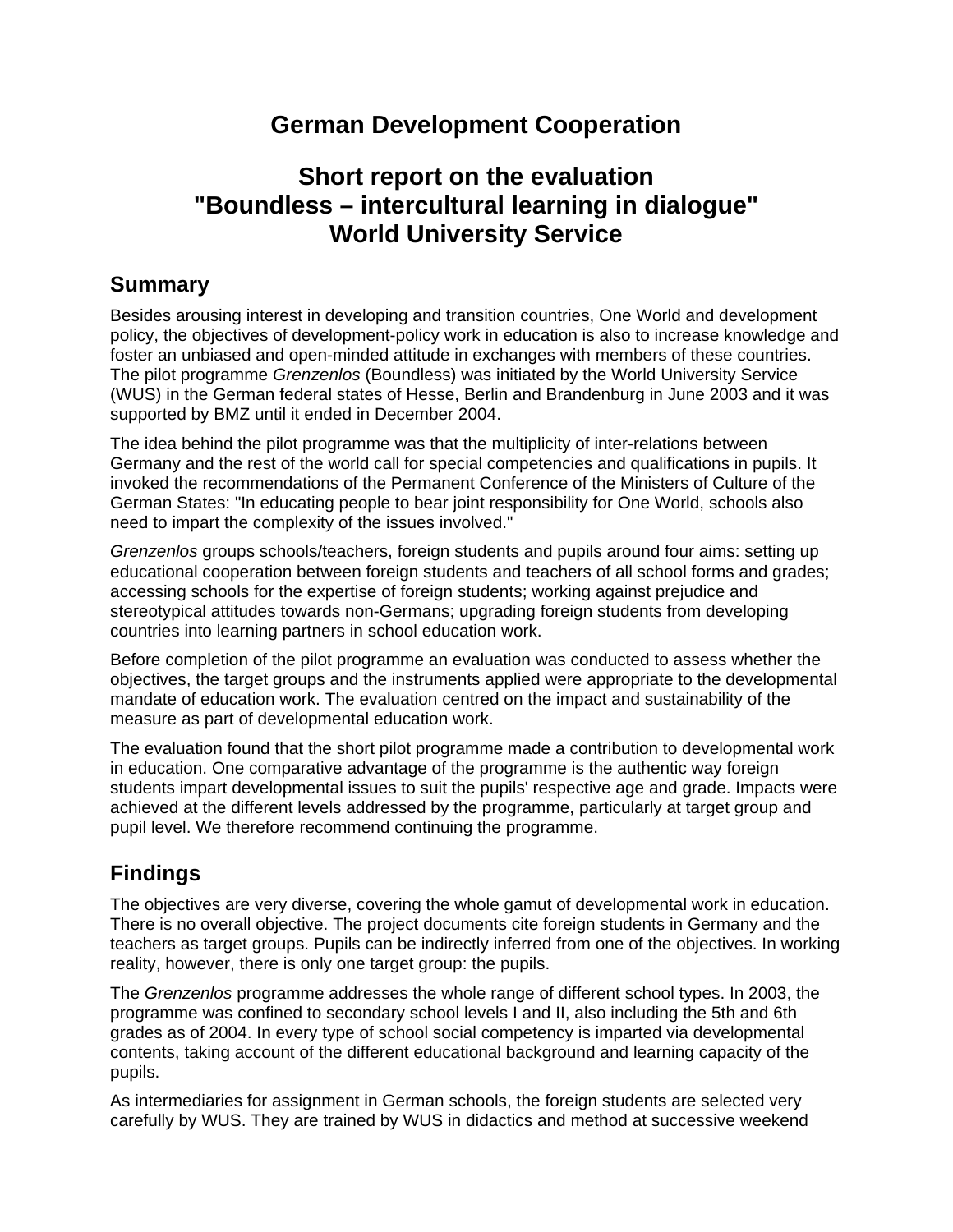seminars. After the first qualification seminar a cooperation seminar is held with the teachers where students and teachers can discuss with each other and arrange the assignments in the schools. As they are agreed with the teachers, the contents and teaching methods may be assumed to be appropriate in general. After the cooperation seminar and at least two assignments in schools an evaluation seminar takes place in preparation for the second qualification seminar. Then the foreign students are examined by a board of examiners made up of the President of the Frankfurt University of Applied Sciences, representatives of the Hesse Institute for Education and the *Arbeitsstelle für Globales Lernen und Internationale Zusammenarbeit* (Division for Global Learning and International Cooperation) at Berlin Technical University. If they pass, the students are certified as facilitators for global and intercultural education.

Foreign students not studying educational subjects or unaccustomed to public presentations can have difficulty in school assignments between the first and second qualification seminar.

The teachers are the mediators between the foreign students and the pupils. These are dedicated teachers primarily engaged in teaching German, history, geography and English and less in scientific and technical subjects.

Regardless of the terminological confusions in the objectives and target groups, the planning was sound. The planning of the contents and reflection seminars were commensurate with the theme.

In 2003, 15 schools from grade 7 took part in the *Grenzenlos* programme and 31 schools from grade 5 in 2004. Twenty-seven foreign students participated in Hesse in 2003 and 20 in Berlin/Brandenburg. In the two pilot years 2003/2004 all types of school in the German educational system were included, comprehensive and grammar schools heading the list of the participant schools in both years. In 2004, vocational schools, secondary modern schools, special schools and advanced level colleges were also included. Altogether, 74 foreign students have been trained since the beginning of the programme, of these 27 Africans, 23 Latin Americans, 11 Asians, 9 Arabs, 1 Israeli, 1 Georgian and 2 Turks.

While a careful selection was made of foreign students, the choice of schools was in part rather random. WUS writes to education authorities but there is no assurance that the information is passed on to the headmasters. If the headmaster is not interested, the information material is not made available to prospective teachers. The eastern federal states are generally less acquainted with WUS.

In the pilot phase only three assignments were organized per foreign student. The students therefore complained that despite receiving highly qualified training by WUS, they were not given enough assignments. In Berlin/Brandenburg, the foreign students and the teachers have to have a direct contact person. The executing organization WUS has its head office in Wiesbaden/Hesse.

The personnel capacity of the executing institution WUS, however, is already nearing its limits at the present stage of the programme.

Almost all schools that have taken part in the pilot programme have requested more foreign students. Some schools are considering integrating the *Grenzenlos* programme in ongoing school programmes (e.g. anti-racism) or replacing these with it. Technical and vocational schools are discussing the possibility of extending the programme to include more occupational profiles. The authentic way foreign students impart the contents makes for a comparative advantage over other programmes. Schools taking part in the European Schools Programme may be able to provide funds to finance the programme.

The high voluntary commitment of the teachers is another indicator of the beneficial impact. Some teachers also regard *Grenzenlos* as an upgrading programme.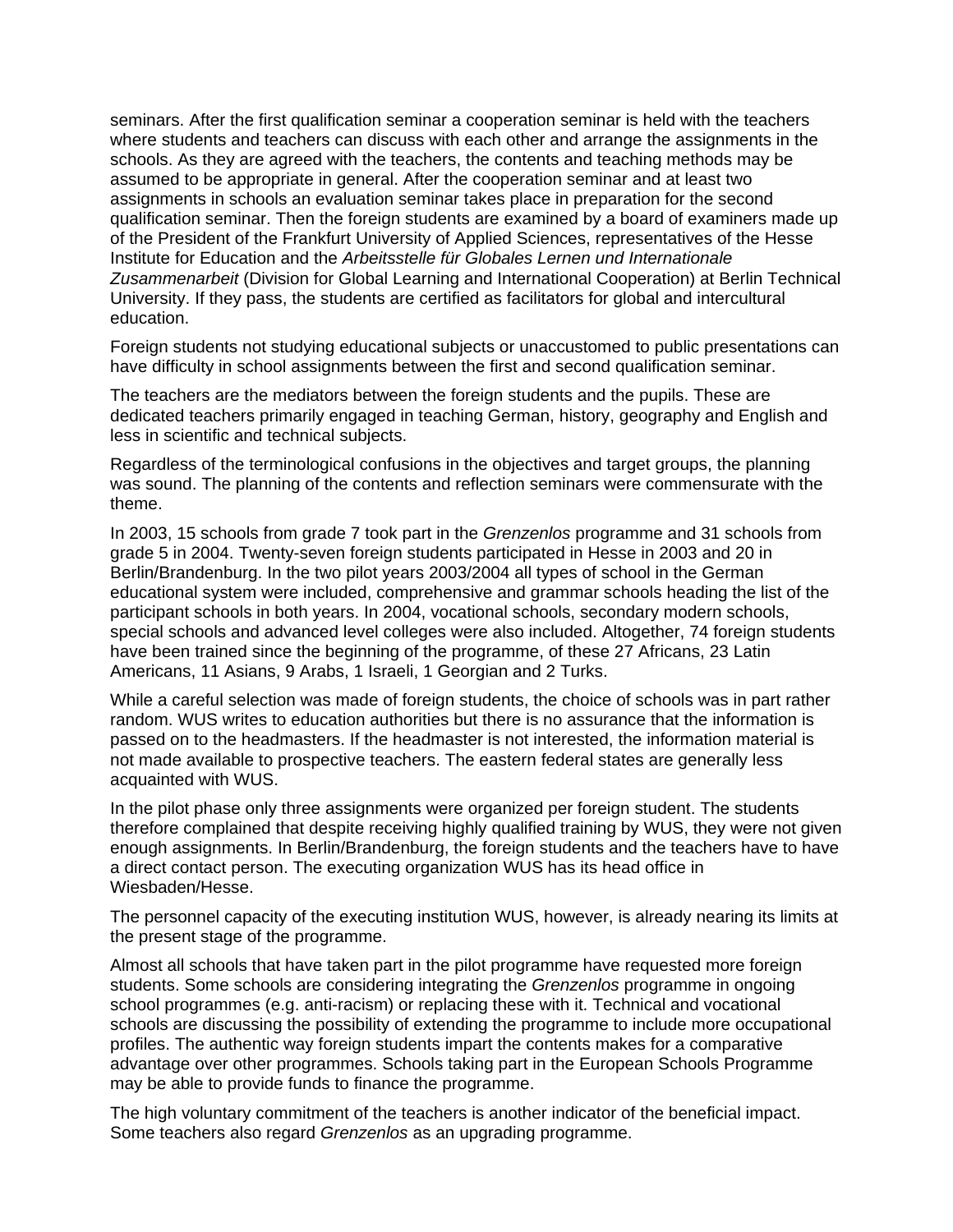The foreign students attached particular value to the didactic and educational training and some applied it in their own courses of study.

Interviews with 60 pupils showed that the topic imparted at events held by the foreign students had a direct impact on the pupils but also encouraged them to reflect on the situation of the students and aroused their interest in other issues or other countries. Some pupils were so interested that the discussion with the foreign students was continued separately.

The discussion with vocational school pupils revealed the limits of developmental work in education, that is, where the deficits of the educational system are most apparent. Where technical equipment is lacking, no qualified teachers are available and lessons are cancelled, it is difficult to draw attention to problems in other regions of the world and the related context.

### **Recommendations**

- The programme should be continued, taking into account the limited personnel capacity. A successive expansion should be given precedence over a nationwide programme for the whole of Germany.
- The objective and the definition of the target groups need to be revised. The overall objective should be inferred from the expansion of intercultural and international competency and the specific intercultural setting.
- The request must be aligned with project reality. The target groups are the pupils. The intermediaries are the foreign students. The mediators are the teachers.
- A contact person has to be appointed for Berlin/Brandenburg. In a successive expansion of the programme, consideration should be given to assigning regional contact persons for several federal states.
- Without forfeiting the special status of the programme, consideration should be given to how inactive schools could be reached via school channels.
- Finance arrangements must be made with schools that can make their own contributions (European Schools Programme). The education budgets of the federal states also have to be taken into account. *Grenzenlos* should not, however, be confined to schools that can make their own contributions or those that can draw on large financial resources.

### **General conclusions**

Over its short term the pilot programme has made a contribution to developmental education work despite some organizational deficits and some needed qualitative improvements. A comparative advantage of the programme is the authentic way foreign students impart developmental issues to suit the pupils' age and grade. During the pilot period, the project primarily reached open-minded schools and their pupils. The question remains of how to reach inactive schools. Where can interventions be made in these schools to enable pupils to acquire social competency through developmental educational events?

#### **Baseline data**

| Project title:      | "Boundless - intercultural learning in dialogue" |
|---------------------|--------------------------------------------------|
| Project start:      | 1 June 2005                                      |
| End of project:     | 31 December 2004                                 |
| Project expenditure | EUR 49,906 (2003)                                |